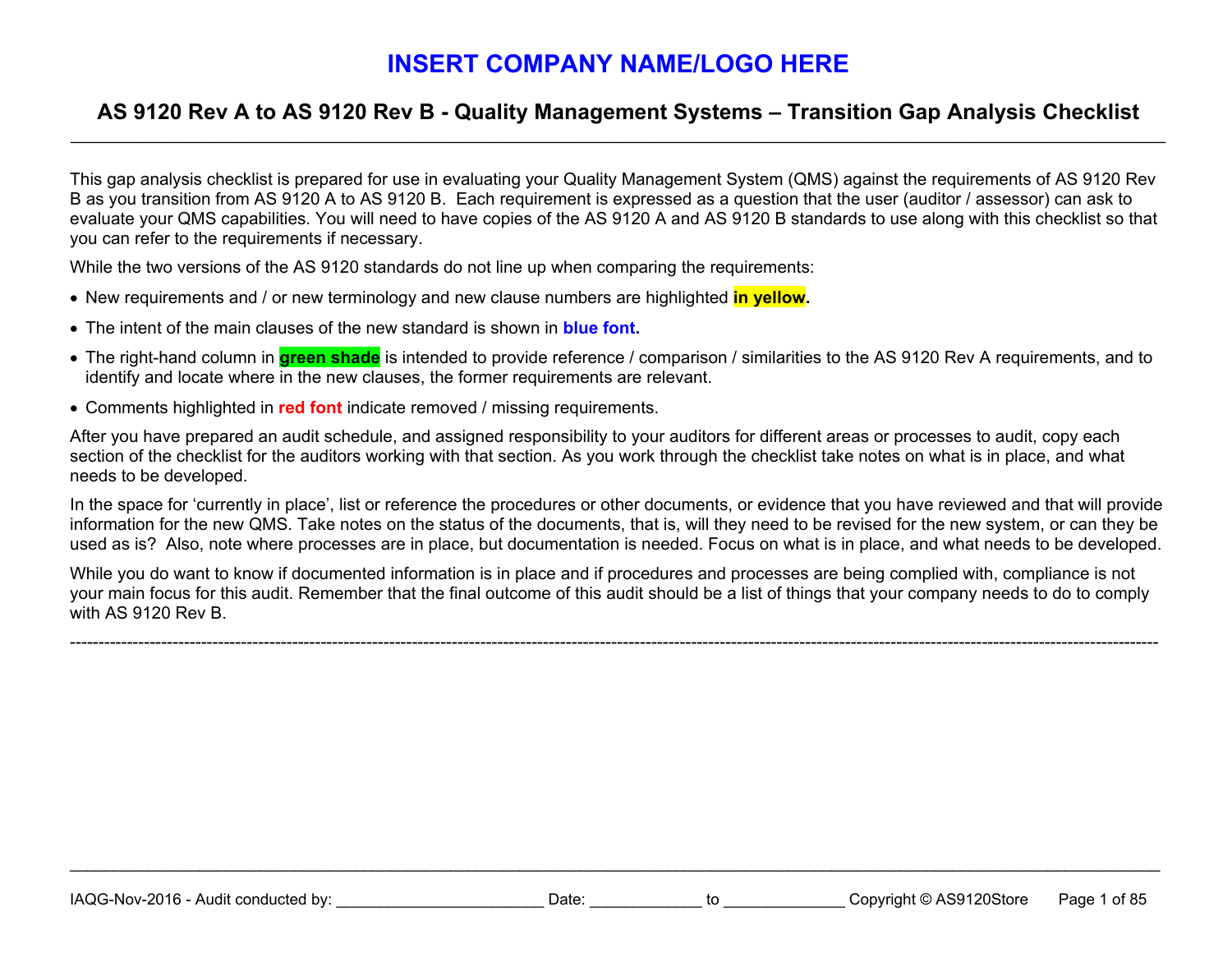# **INSERT COMPANY NAME/LOGO HERE**

# **AS 9120 Rev A to AS 9120 Rev B - Quality Management Systems – Transition Gap Analysis Checklist**

|                               | <b>QUALITY MANAGEMENT SYSTEMS</b><br>AS 9120 Rev B Requirements                                                                                                                                                                                                                                                                                                                                                                                                                                              | <b>Currently</b><br>in Place  | <b>Compliant</b><br>Yes / No? | If No - $%$<br><b>Completed</b> | <b>Items</b><br><b>Needed</b> | <b>AS 9120 Rev A</b><br><b>Requirements</b> |
|-------------------------------|--------------------------------------------------------------------------------------------------------------------------------------------------------------------------------------------------------------------------------------------------------------------------------------------------------------------------------------------------------------------------------------------------------------------------------------------------------------------------------------------------------------|-------------------------------|-------------------------------|---------------------------------|-------------------------------|---------------------------------------------|
| $\overline{\mathbf{4}}$       | <b>CONTEXT OF THE ORGANIZATION</b>                                                                                                                                                                                                                                                                                                                                                                                                                                                                           | 4.0 Quality management system |                               |                                 |                               |                                             |
| <b>Intend</b><br>of<br>clause | This first clause introduces two sub-clauses relating to the context of the organization, (1)<br>understanding the organization and its context and (2) understanding the needs and expectations of<br>interested parties. Together they require that you determine the issues and requirements that can<br>impact on the planning of the Quality Management System (QMS). In addition, the scope of the QMS<br>and the QMS processes along with their applicability and interactions need to be determined. |                               |                               |                                 |                               |                                             |
| 4.1                           | <b>Understanding the organization and its context</b>                                                                                                                                                                                                                                                                                                                                                                                                                                                        |                               |                               |                                 |                               |                                             |
|                               | Does your company determine the<br>external and internal issues that are<br>relevant to your purpose and strategic<br>direction?                                                                                                                                                                                                                                                                                                                                                                             |                               |                               |                                 |                               |                                             |
|                               | Do you consider the relevant issues<br>that affect your ability to achieve the<br>intended results of the Quality<br><b>Management System (QMS)?</b>                                                                                                                                                                                                                                                                                                                                                         |                               |                               |                                 |                               |                                             |
|                               | Does your company monitor and<br>review the information related to the<br>external and internal issues?                                                                                                                                                                                                                                                                                                                                                                                                      |                               |                               |                                 |                               |                                             |
| 4.2                           | Understanding the needs and expectations of interested parties                                                                                                                                                                                                                                                                                                                                                                                                                                               |                               |                               |                                 |                               |                                             |
|                               | With consideration given to their<br>impact or potential impact on your<br>company's ability to consistently<br>provide products and services that<br>meet customer and applicable<br>statutory and regulatory requirements,                                                                                                                                                                                                                                                                                 |                               |                               |                                 |                               |                                             |